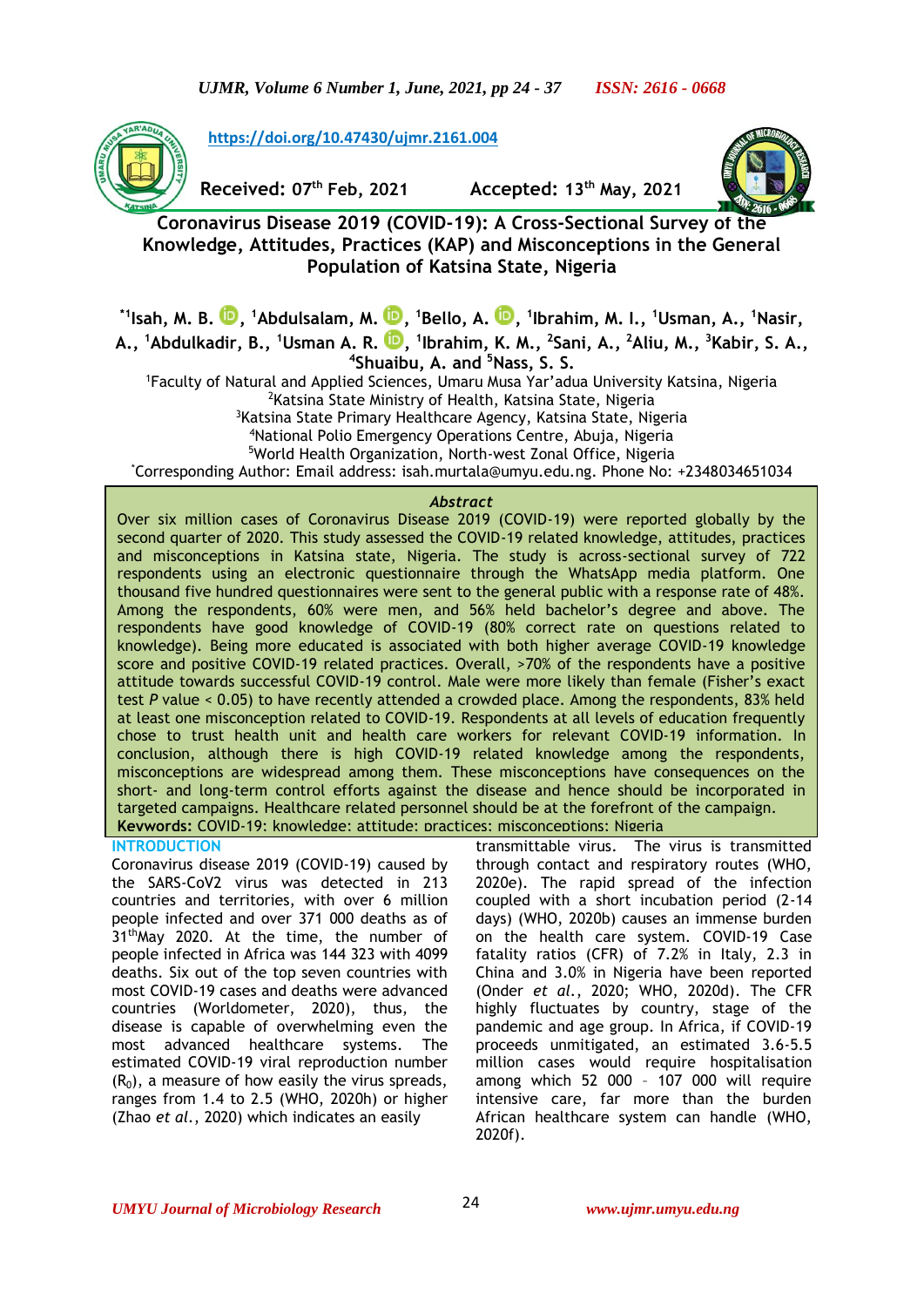Early intervention in the spread of contagious viral infections is crucial to the control of the disease. In previous epidemics caused by other coronaviruses namely; Severe Acute Respiratory Syndrome Coronavirus (SARS-CoV) in 2003 and Middle Eastern Respiratory Syndrome (MERS), the World Health Organization (WHO) provided recommendations to break the transmission and spread of the diseases. The recommendations include early disease surveillance, case detection and isolation (Alqahtani *et al.*, 2017; Wilder-Smith *et al.*, 2020). Similar recommendations were used for the COVID-19 outbreak. Other recommended guidelines for the general public to prevent COVID-19 spread include voluntary home quarantine, social distancing and other measures such as frequent hand washing and covering of mouth and nose when coughing or sneezing (Ferguson *et al.*, 2020; WHO, 2020a). Up to the third quarter of 2020 there was neither a potent vaccine nor recommended medications to treat the disease (WHO, 2020c). As such, non-medical interventions were sustained to avoid a second wave or resurgence of the disease.

Nigeria recorded its first case of COVID-19 on the  $27<sup>th</sup>$  February 2020 (NCDC, 2020b) and by the 31<sup>st</sup> May 2020 the country reported 11 166 confirmed cases and 315 deaths, with the majority of the COVID-19 cases from Lagos state (NCDC, 2020a). Katsina in North-west Nigeria reported 371 cases with 19 deaths in the same period. Since then, the Katsina state government imposed measures such as the closure of all schools, stay at home order and total lockdown of local government areas with an active transmission of COVID-19. While bans on inter-L.G.A. and Inter-state movements were imposed by Katsina state government and the Federal government respectively.

Both the SARS-CoV and MERS epidemics were not reported in Nigeria. However, the emergence of another viral outbreak, Ebola Viral Disease, was accompanied by unusualbehaviours and misconceptions (Iliyasu *et al.*, 2015). Similar practices and misconceptions on COVID-19 prompted the WHO to dedicate a domain for myth buster on its website (WHO, 2020c). These include misconceptions such as that the virus is a biological weapon, the virus is not transmitted at higher temperatures and drinking alcohol or hot beverages have a protective benefit against the disease. People's perception or interpretation of disease outbreaks influences their health care seeking behaviour (Geldsetzer, 2020). As such, COVID-19 control involves understanding the factors associated with people's behaviour towards the pandemic.

For effective control, the uniqueness of various communities needs to be considered, that was why research focusing on diverse communities was required.

North-western Nigeria is the most populated geopolitical zone of the country with a population of 48.9 million, a quarter of the national projected population (National Bureau of Statistics, 2018). The Hausa-Fulani ethnic predominantly inhabits the North-West region of Nigeria and the majority of them are Muslims. Previous outbreaks of diseases such as cholera, poliomyelitis, measles and cerebrospinal meningitishave been recorded in the region (Wakabi, 2008). Notably, unhygienic water and improper hand washing practices were associated with a cholera outbreak in the North-Western state of Kano in the mid-90s (Hutin *et al.*, 2003). More than a decade later, unhygienic hand washing practices were the main risk factors associated with a cholera outbreak in villages of the Jigawa state of the region (Gidado *et al.*, 2018).A survey conducted between 2013-2017 found that, up to 73% of people in some rural areas of the region do not practice adequate hand washing practices using soap and water (UNICEF, 2020), and this could have a negative implication for the control of water-borne and respiratory diseases (UNICEF, 2017).

On the other hand, the obstacle for the fight against poliomyelitis in the region was a rejection of the polio vaccine, driven by misconceptions spread amongst the people (Wakabi, 2008). Thus, the frequent lack of trust and resentment towards public health intervention amongst peoples of North-Western Nigeria may likely affect the country's control efforts against COVID-19. Consequently, it became pertinent to assess the level knowledge, attitudes, practices and misconceptions towards the COVID-19 among the people of Katsina State, Nigeria. The outcome of the study will guide further research in the area with the hope to identify key variables to make informed decisions in the fight against the outbreak of COVID-19 by the relevant authorities.

# **MATERIALS AND METHODS**

# **Study design**

Due to the restrictions on movement and lockdown measures imposed on some Local Government Area (LGAs) of the state, the data for the study was collected online. The respondents in this cross-sectional survey were internet users residing in the 34 LGAs of Katsina state. The survey was conducted from7<sup>th</sup> May, 2020 to 18<sup>th</sup> May, 2020. The lockdown order was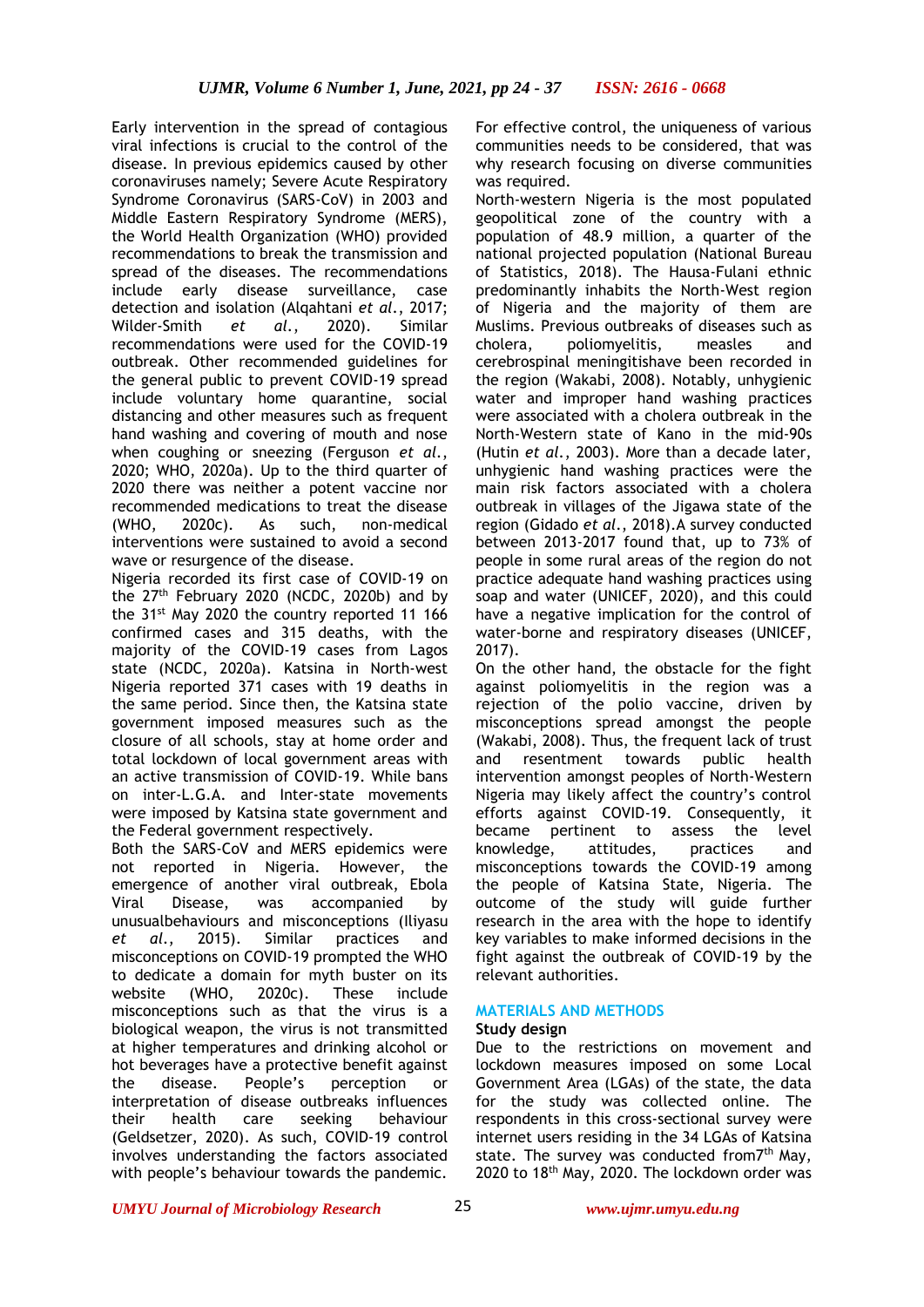# eased in the state on 19<sup>th</sup> May 2020, as such data collection for the study was terminated. **Questionnaire preparation**

The questionnaire was divided into sections assessing the demographic characteristics of the respondents, knowledge, attitude, practices, misconceptions and source of information related to COVID-19. The questionnaire for the knowledge, attitudes and practices towards COVID-19 was a modification of the questionnaire developed by Zhong *et al.* (2020), adopted with the Authors' consent obtained via email. The questionnaire consisted of 12 items on knowledge (Q1-Q12), two questions on attitude (Q13 and Q14) and three questions on practices (Q15-Q17) (Table 1). The knowledge assessed includes knowledge on clinical presentation (Q1-Q4), transmission routes (Q5-Q7) and prevention and control (Q8- Q12). Three questions on COVID-19 related misconceptions were developed concerning widespread misconceptions circulating among the people since the beginning of the pandemic. Two items on the source of information were adapted from the UNICEF's Risk Communication and Community Engagement (RCCE) action plan guidance on COVID-19 preparedness and response(WHO, 2020g). A Hausa language translation of the questionnaire (Supplementary materials) was produced. The data collected remained anonymous. The study was approved by the research ethics committee of the State Ministry of Health, Katsina State (REF: MOH/ADM/SUB/1152/1/375).

# **Sampling procedure**

A non-probability convenience sample of the general population was reached through volunteers recruited from our social network of contacts. The volunteers were trained, and they assisted with administering the questionnaire and receiving the responses. An invitation to participate poster was created and shared among the contacts of the data collectors and WhatsApp groups consisting mainly of people residing in Katsina state.

# **Data collection**

The electronic questionnaires for the study were administered through the WhatsApp social media platform. An introductory message and

informed consent statement were sent to the respondents and the questionnaire, transcribed into strings of WhatsApp messages, was forwarded only to those who wished to participate in the survey. Out of the 1500 people contacted, 722 answered the questionnaire and 778 declined or did not respond (response rate = 48%). The responses received were carefully collated using ODK Collect android application. An excel summary of the data was downloaded from the server (https://odk.ona.io/) on the final day of the data collection.

# **Data analysis**

Statistical analysis was conducted using SPSS V26. Descriptive statistics such as frequencies, percentages, means and standard deviation were used to summarise qualitative data. The association between respondents' characteristics and knowledge, attitudes, practices and misconceptions towards COVID-19 were analysed using chi-square test or Fisher's exact test for categorical variables. While, the Mann-Whitney U test or Kruskal Wallis test followed by Dunn's multiple comparison test were used to analyse discrete non-parametric data. The Kendall's τ coefficient was used to estimate correlation between variables. Multiple logistic regressions were used to determine the factors significantly associated with practices among the demographic variables. The best model was constructed using a backward stepwise approach. Statistical significance was considered at *P* value < 0.05.

# **RESULTS**

The demographic characteristics of the sample are summarised in Table 2. Out of the total number of the respondents, 59.6% were male, 55.1% were married and mainly residents of the Katsina senatorial zone. The respondents were predominantly educated (with 56% having a bachelor's degree/HND or above), <40 years of age and were mainly students (29.9%), employed in service (29.9%) or engaged in physical labour, self-employment or local business (24.4%).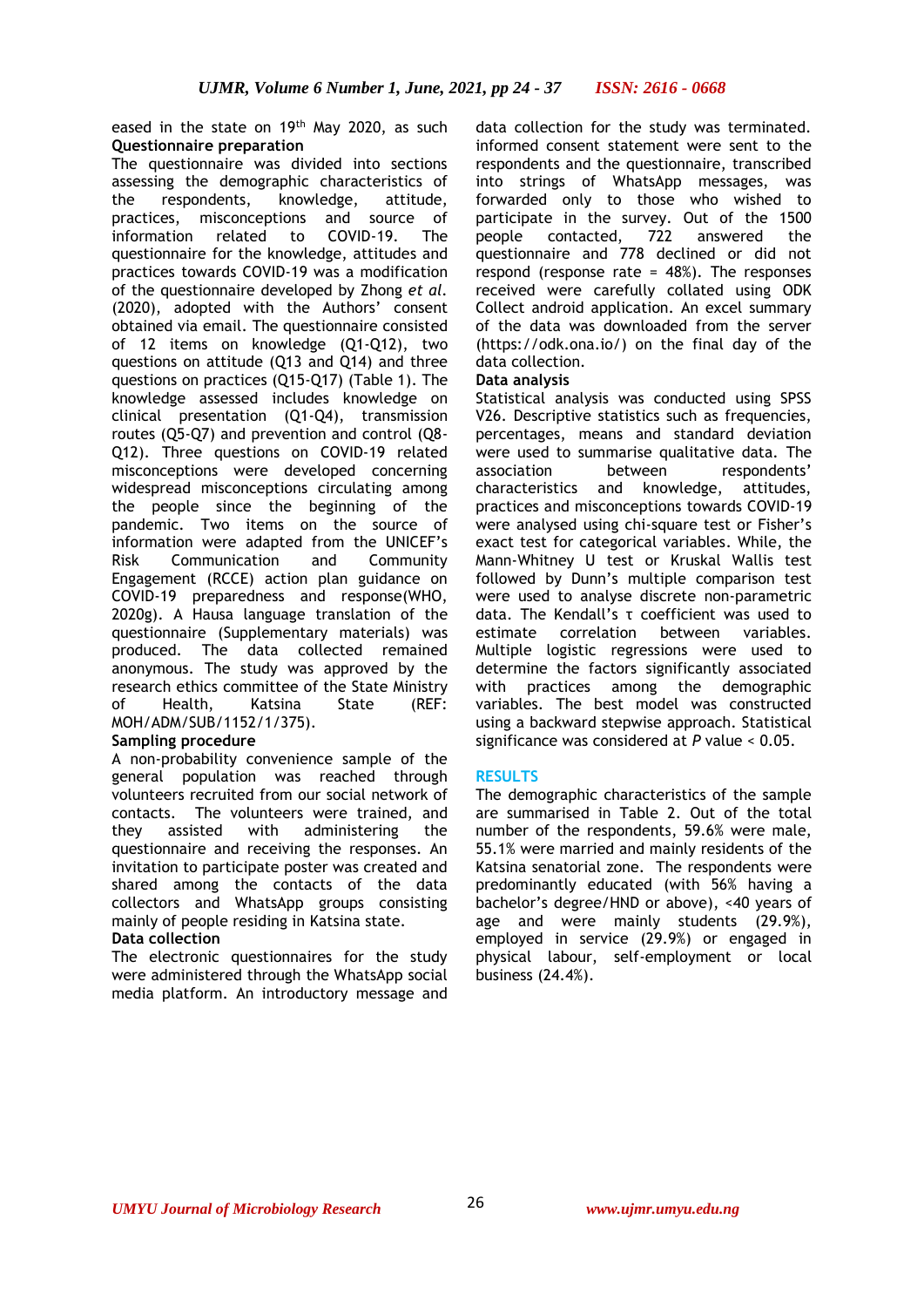Table 1. Summary of the overall responses to the questionnaire used to assess knowledge, attitude and practices  $(n = 722)$ 

| Questions                                                                                                                                                                                           | Response                                                 |
|-----------------------------------------------------------------------------------------------------------------------------------------------------------------------------------------------------|----------------------------------------------------------|
| Knowledge (options: true, false or I don't know)<br>Q1. The main clinical symptoms of COVID-19 are fever, fatigue and dry cough                                                                     | 91% correct                                              |
| Q2. Unlike the common cold, stuffy nose, runny nose, and sneezing are less<br>common in persons infected with the COVID-19 virus                                                                    | 61% correct                                              |
| Q3. There currently is no effective cure for COVID-19, but early symptomatic<br>and supportive treatment can help most patients recover from the infection                                          | 90% correct                                              |
| Q4. Not all persons with COVID-19 will develop to severe cases. Only those<br>who are elderly, have chronic illnesses, and are obese are more likely to be<br>severe cases                          | 82% correct                                              |
| Q5. Eating or contacting wild animals would result in the infection by the<br>COVID-19 virus                                                                                                        | 42% correct                                              |
| Q6. Persons with COVID-19 cannot infect the virus to others when a fever is<br>not present                                                                                                          | 62% correct                                              |
| Q7. The COVID-19 virus spreads via respiratory droplets of infected individuals<br>Q8. Ordinary residents can wear general medical masks to prevent the<br>infection by the COVID-19 virus          | 87% correct<br>86% correct                               |
| Q9. It is not necessary for children and young adults to take measures to<br>prevent the infection by the COVID-19 virus                                                                            | 71% correct                                              |
| Q10. To prevent the infection by COVID-19, individuals should avoid going to<br>crowded places such as markets and avoid taking public transportations                                              | 93% correct                                              |
| Q11. Isolation and treatment of people who are infected with the COVID-19<br>virus are effective ways to reduce the spread of the virus                                                             | 96% correct                                              |
| Q12. People who have contact with someone infected with the COVID-19 virus<br>should be immediately isolated in a proper place. In general, the observation<br>period is 14 days<br><b>Attitude</b> | 95% correct                                              |
| Q13. Do you agree that COVID-19 will finally be successfully controlled?<br>(options (agree, disagree or I don't know)                                                                              | Agree (85%);<br>disagree (5%);<br>I don't know<br>(10%)  |
| Q14. Do you have confidence that Nigeria can win the battle against the<br>COVID-19 virus? (options: yes or no)                                                                                     | Yes (71%);<br>No (29%)                                   |
| Practices (options: yes or no)<br>Q15. In the last two weeks, have you gone to any crowded place?                                                                                                   | Yes (40%);                                               |
| Q16. In recent days, have you worn a mask when leaving home?                                                                                                                                        | No (60%)<br>Yes (65%);                                   |
| Q17. In recent days, have you washed your hands with soap and water or hand<br>sanitizer regularly?                                                                                                 | No (35%)<br>Yes (89%);<br>No (11%)                       |
| Q18. Do you think that COVID-19 was created in the laboratory by a<br>government or terrorist organization?                                                                                         | Agree (36%);<br>Disagree (28%);<br>I don't know<br>(36%) |
| Q19. Do you think that COVID-19 was a result of technological advancement<br>such as 5G?                                                                                                            | Agree (19);<br>Disagree (42%);<br>I don't know<br>(40%)  |
| Q20. DO you think that COVID-19 was created to depopulate the world?                                                                                                                                | Agree (33%);<br>Disagree (30%);<br>I don't know<br>(37%) |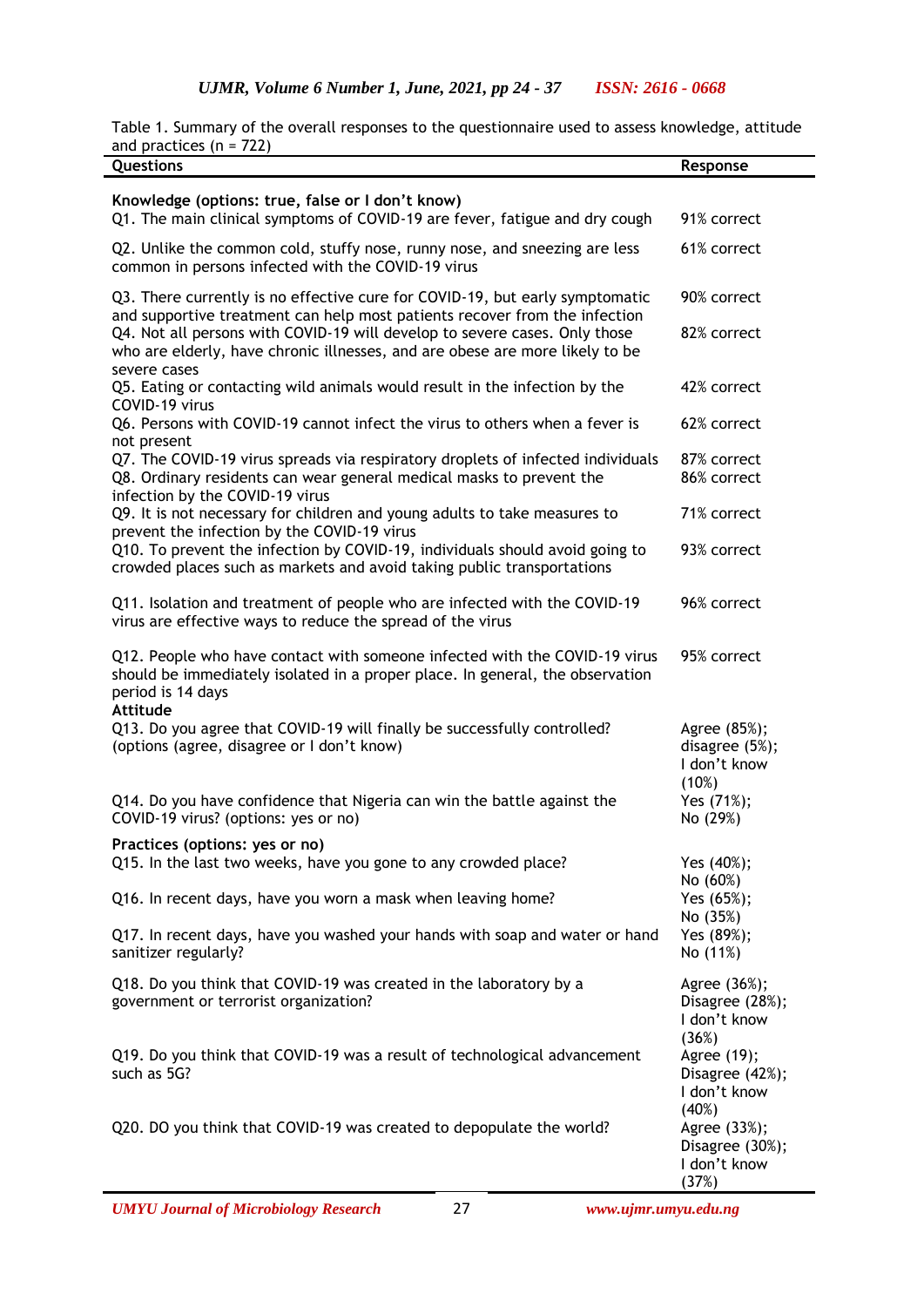## **COVID-19 knowledge**

The respondents answered nine out of the 12 questions (Q1-Q12) on COVID-19 knowledge with a correct rate of>70% (Table 1). The three questions with the least correct rate were Q5 and Q6 which assessed COVID-19 related knowledge on mode of transmission and Q2 which assessed knowledge of clinical symptoms. The average correct rate (all questions) for the sample was 80% (SD 16%, range 0%-100%). Among the independent variables recorded, level of education significantly correlated with average knowledge scores  $(\tau_b = 0.16, P < 0.05)$ . **COVID-19 related attitudes**

We asked two questions to assess the attitude of the respondents on the final success in COVI-19 control and the ability of the Nigerian government to fight the pandemic. Overall, the majority of the respondents agreed that the COVID-19 would be successfully controlled (84%) and the Nigerian government will win the fight against the pandemic (71%). However, across all demographic variables, a higher proportion of the respondents agreed to final success in control than to the government's ability to battle the pandemic (Table 2). The latter attitude significantly differed with the age of the respondents (*P* < 0.001). The respondents in the 25-29% age group have the least confidence in the government (34.25% no confidence) compared to other age groups.

### **COVID-19 related practices**

About 47% of men in the sample admitted to attending crowded places within the last two weeks, significantly more than women (29% visited crowded places) (*P*<0.0001) (Table 2). Respondents in the age group of above 40 years were more likely to have attended a crowded place compared to other age groups (*P*<0.05). Furthermore, employment status significantly affected the response to the question (*P*<0.05). Civil servants abovelevel 13 (51%), civil servants below level 12 (47%) and respondents in physical labour/self-employment/local business (47%) attended crowded places more than the respondents in the other employment categories. Multiple binary logistics analysis revealed that the male gender was significantly associated with visiting crowded places (vs female, OR = 2.25, *P* < 0.0001) (Table 3).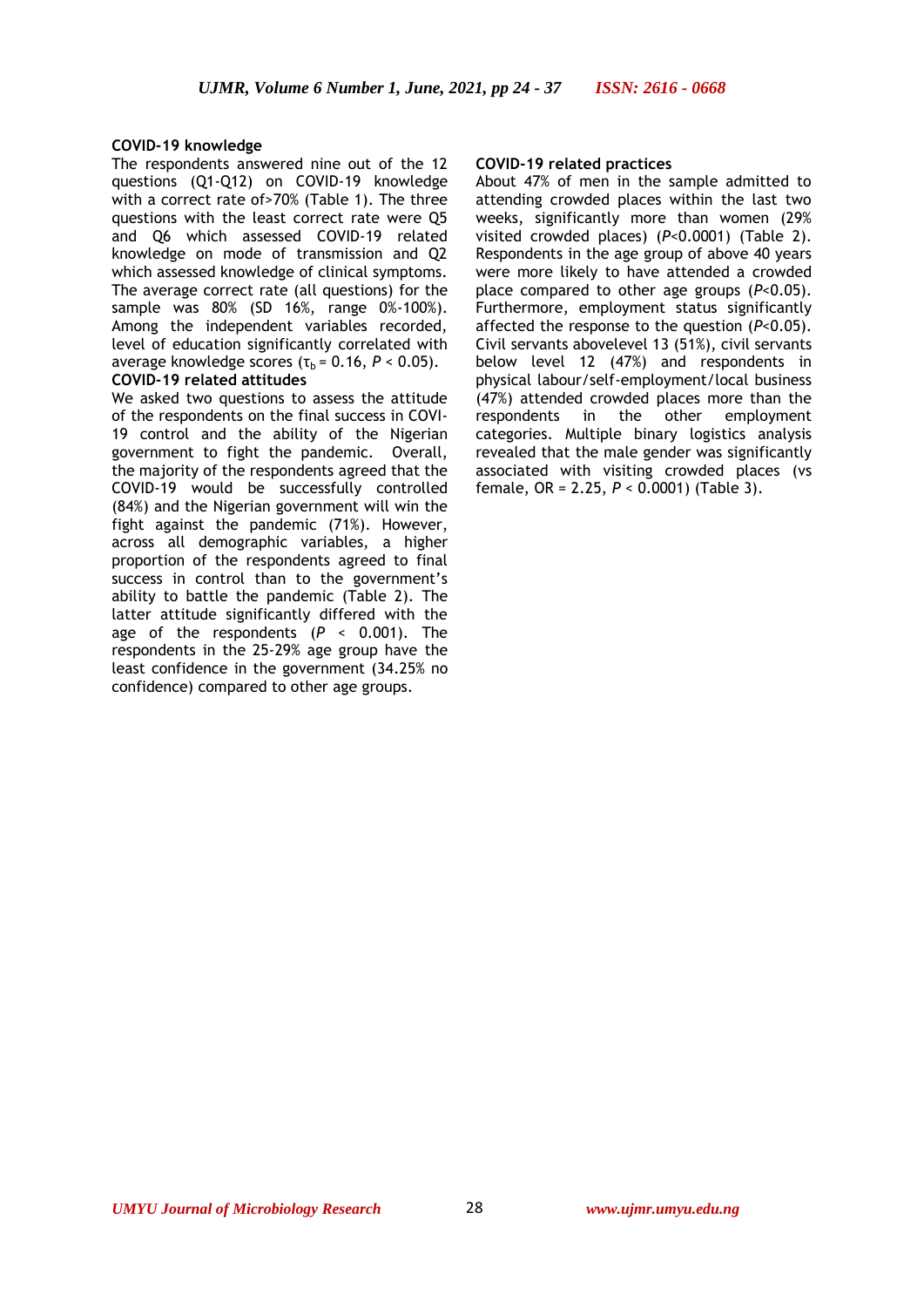| Variables                                    | ,, comaras<br>% total | Knowledge score <sup>8</sup>  | covid is allong the staay respondents (ii)<br>Attitude |                                     | Practice (% yes)              |                                |                      |
|----------------------------------------------|-----------------------|-------------------------------|--------------------------------------------------------|-------------------------------------|-------------------------------|--------------------------------|----------------------|
|                                              |                       |                               | Final success in<br>control (% agree)                  | Confidence in<br>government (% yes) | Going to<br>crowded<br>places | <b>Wearing of</b><br>face mask | <b>Washing hands</b> |
| Gender                                       |                       |                               |                                                        |                                     |                               |                                |                      |
| Male                                         | 59.6                  | $9.50 \pm 2.00$               | 86.98                                                  | 68.60                               | 47.21‡                        | 63.72                          | $86.51$ #            |
| Female                                       | 40.4                  | $9.64 \pm 1.89$               | 81.50                                                  | 74.32                               | 28.77‡                        | 66.44                          | 91.44#               |
| Age                                          |                       |                               |                                                        |                                     |                               |                                |                      |
| $16 - 24$                                    | 37.3                  | $9.55 \pm 1.90$               | 86.62                                                  | 76.75#                              | 34.20#                        | 62.45                          | 87.73                |
| 25-39                                        | 45.3                  | $9.62 \pm 1.95$               | 84.40                                                  | 65.75#                              | 39.45#                        | 66.36                          | 88.69                |
| 40 and above                                 | 17.5                  | $9.41 \pm 2.09$               | 81.75                                                  | $71.43*$                            | 52.38#                        | 65.87                          | 89.68                |
| <b>Marital status</b>                        |                       |                               |                                                        |                                     |                               |                                |                      |
| Single                                       | 55.1                  | $9.57 \pm 2.01$               | 85.68                                                  | 72.36                               | 36.93                         | 62.06                          | 86.43                |
| <b>Ever Married</b>                          | 44.9                  | $9.54 \pm 1.89$               | 83.12                                                  | 69.13                               | 43.20                         | 68.21                          | 91.04                |
| <b>Education level</b>                       |                       |                               |                                                        |                                     |                               |                                |                      |
| None/others                                  | 3.0                   | $7.64 \pm 2.59$ <sup>a</sup>  | 77.27                                                  | 72.73                               | 45.45                         | 27.27‡                         | 68.18#               |
| Junior secondary school and below            | 4.8                   | $8.54 \pm 2.41$ <sup>ac</sup> | 84.71                                                  | 85.71                               | 37.14                         | 48.57‡                         | 65.71#               |
| Senior secondary school                      | 15.2                  | $9.27 \pm 2.01^{ab}$          | 82.73                                                  | 74.55                               | 32.73                         | 52.73‡                         | 87.27#               |
| Diploma/NCE                                  | 20.9                  | $9.49 \pm 1.99$ <sup>ab</sup> | 84.77                                                  | 63.53                               | 41.72                         | 68.87‡                         | 88.08#               |
| HND/Bachelors degree                         | 42.7                  | $9.82 \pm 1.77$ <sup>bc</sup> | 85.06                                                  | 71.10                               | 39.61                         | 69.16‡                         | 91.23#               |
| Masters/Professional degrees and above       | 13.3                  | $9.95 \pm 1.64^b$             | 87.50                                                  | 71.87                               | 44.79                         | 72.92‡                         | 94.76#               |
| <b>Occupation</b>                            |                       |                               |                                                        |                                     |                               |                                |                      |
| Physical labour/self-employed/local business | 24.5                  | $9.21 \pm 2.00$ <sup>a</sup>  | 87.36                                                  | 68.97                               | 47.42#                        | 57.71                          | 84.00                |
| civil servant level 12 and below             | 21.5                  | $9.63 \pm 1.86^{ab}$          | 82.47                                                  | 62.34                               | 46.45#                        | 70.97                          | 91.61                |
| civil servant level 13 and above/retired)    | 8.4                   | $9.93 \pm 1.80^{\circ}$       | 88.33                                                  | 71.67                               | $50.82*$                      | 72.13                          | 90.16                |
| Student                                      | 29.9                  | $9.59 \pm 1.95^{ab}$          | 84.19                                                  | 73.49                               | 29.17#                        | 63.89                          | 90.28                |
| Housewife                                    | 7.3                   | $9.45 \pm 2.20^{ab}$          | 82.69                                                  | 76.92                               | 33.96#                        | 60.38                          | 86.79                |
| Unemployed                                   | 8.6                   | $9.97 \pm 1.91^b$             | 85.25                                                  | 80.33                               | 32.26#                        | 69.35                          | 87.10                |
| <b>Place of residence</b>                    |                       |                               |                                                        |                                     |                               |                                |                      |
| Daura senatorial zone                        | 11.5                  | $9.28 \pm 1.82$               | 83.13                                                  | 74.70                               | 36.14                         | 55.42                          | 89.16#               |
| Funtua senatorial zone                       | 22.6                  | $9.58 \pm 1.90$               | 80.86                                                  | 71.60                               | 47.24                         | 66.26                          | 79.75#               |
| Katsina                                      | 65.8                  | $9.60 \pm 2.00$               | 86.37                                                  | 70.02                               | 37.82                         | 65.97                          | 91.39#               |

*UJMR, Volume 6 Number 1, June, 2021, pp 24 - 37 ISSN: 2616 - 0668*

# Table 2. Knowledge, attitude and practices towards COVID-19 among the study respondents (n = 722)<sup>\*</sup>

\*Statistical significance (*P*< 0.05) is shown in bold; <sup>δ</sup>The difference between values with different superscripts is statistically significant (*P* < 0.05); ‡*P ≤ 0.0001; #P ≤ 0.05*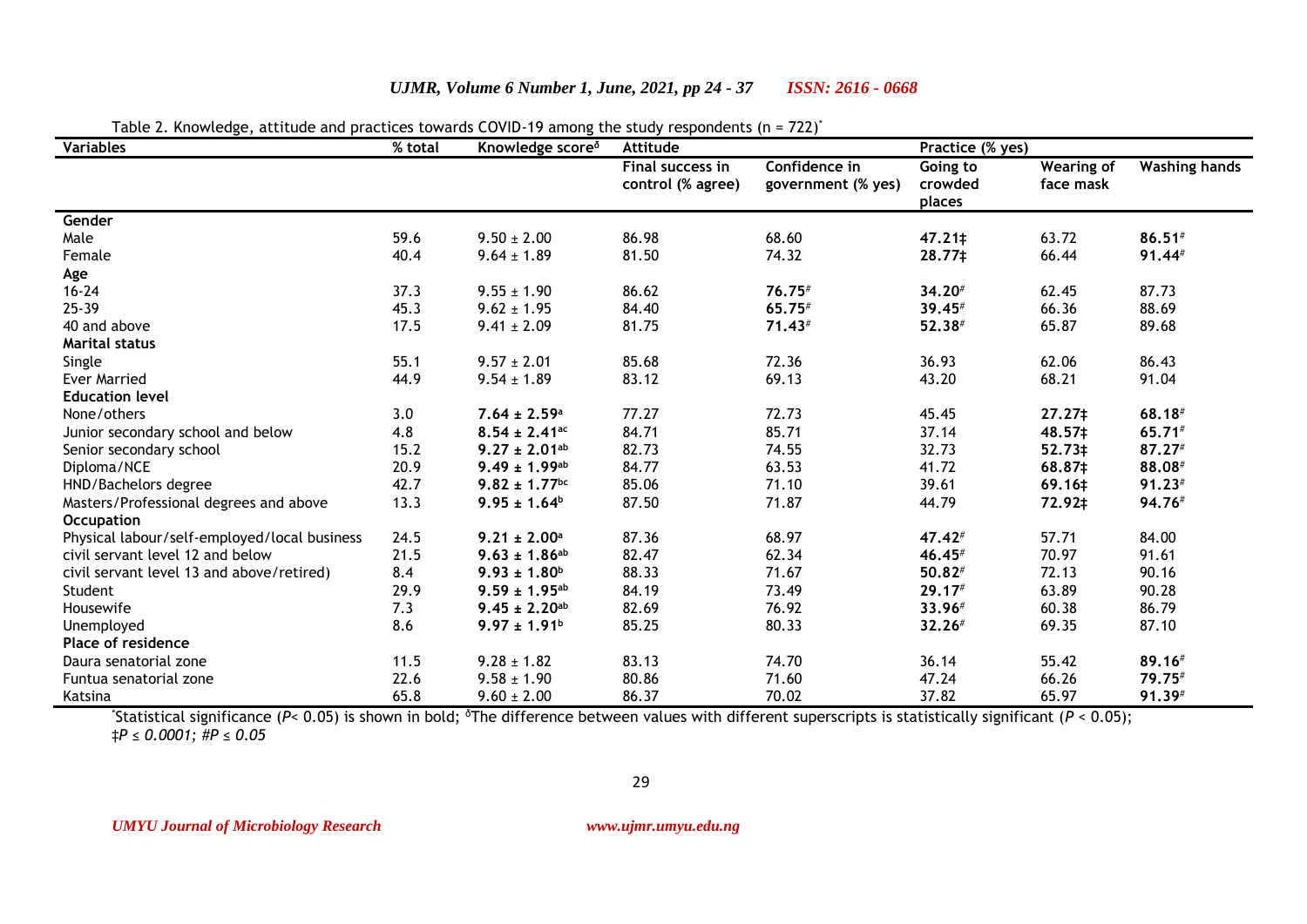| Table 3. Multiple binary logistic regression analysis of factors significantly associated with COVID-19 |  |  |  |  |
|---------------------------------------------------------------------------------------------------------|--|--|--|--|
| related practices                                                                                       |  |  |  |  |

| Variable                                                | OR (95% CI)         | P value  |
|---------------------------------------------------------|---------------------|----------|
| Going to crowded places (yes)                           |                     |          |
| Gender (male vs female)                                 | $2.25(1.53 - 3.23)$ | < 0.0001 |
| Washing of hands regularly (yes)                        |                     |          |
| Education (Bachelor's degree/HND vs Diploma/NCE or      | $2.11(1.28-3.56)$   | 0.0042   |
| lower)                                                  |                     |          |
| Education (master's and above vs Diploma/NCE or lower)  | 4.40 (1.81-13.26)   | 0.0030   |
| Place of residence (Funtua vs Katsina senatorial zones) | $0.36(0.22-0.61)$   | 0.0001   |

The level of education significantly affected whether the respondents answered with no on Q16 (wearing a mask while leaving home) and Q17 (washing hands regularly). Only 28% of the respondents in the none/other level of education group reported wearing a mask when leaving home. Respondents with a master's degree or higher level of education have the highest rate of face mask use and washing of hands regularly. Furthermore, the gender and place of residence of the respondents significantly affected the practice of regular hand washing (*P*< 0.05) (Table 2). In a multiple logistic regression analysis, having Bachelor's degree/HND or higher level of education was significantly associated with an increased rate of hand washing (Bachelor's degree/HND vs Diploma/NCE or lower, OR = 2.11; Master's degree and above vs Diploma/NCE or lower OR = 4.4, *P < 0.05*), while living in Funtua zone is associated with the reduced rate (vs Katsina senatorial zone, OR = 0.36, *P* = 0.0001) (Table 3).

#### **COVID-19 related misconceptions**

Out of the 722 study respondents, only 122 (17%) answered all three questions on misconceptions with a definitive "no". Thus, 83% of the respondents held at least one or did not know the truth about a COVID-19 misconception. Among the misconceptions, 36% of the respondents believed that COVID-19 was created in a laboratory and 33% thought it was to depopulate the world (Table 1). Having no misconception was significantly affected only by the level of education (*P*< 0.0001) (Table 4). The misconception towards COVID-19 pandemic was highest in respondents in the none/other category of the level of education (95%) and lowest in respondents with master's and above (76%). The average COVID-19 knowledge was 9.76  $\pm$  1.76 in the respondents with no misconception and  $9.52 \pm 1.99$  in the respondents who held COVID-19 related misconceptions.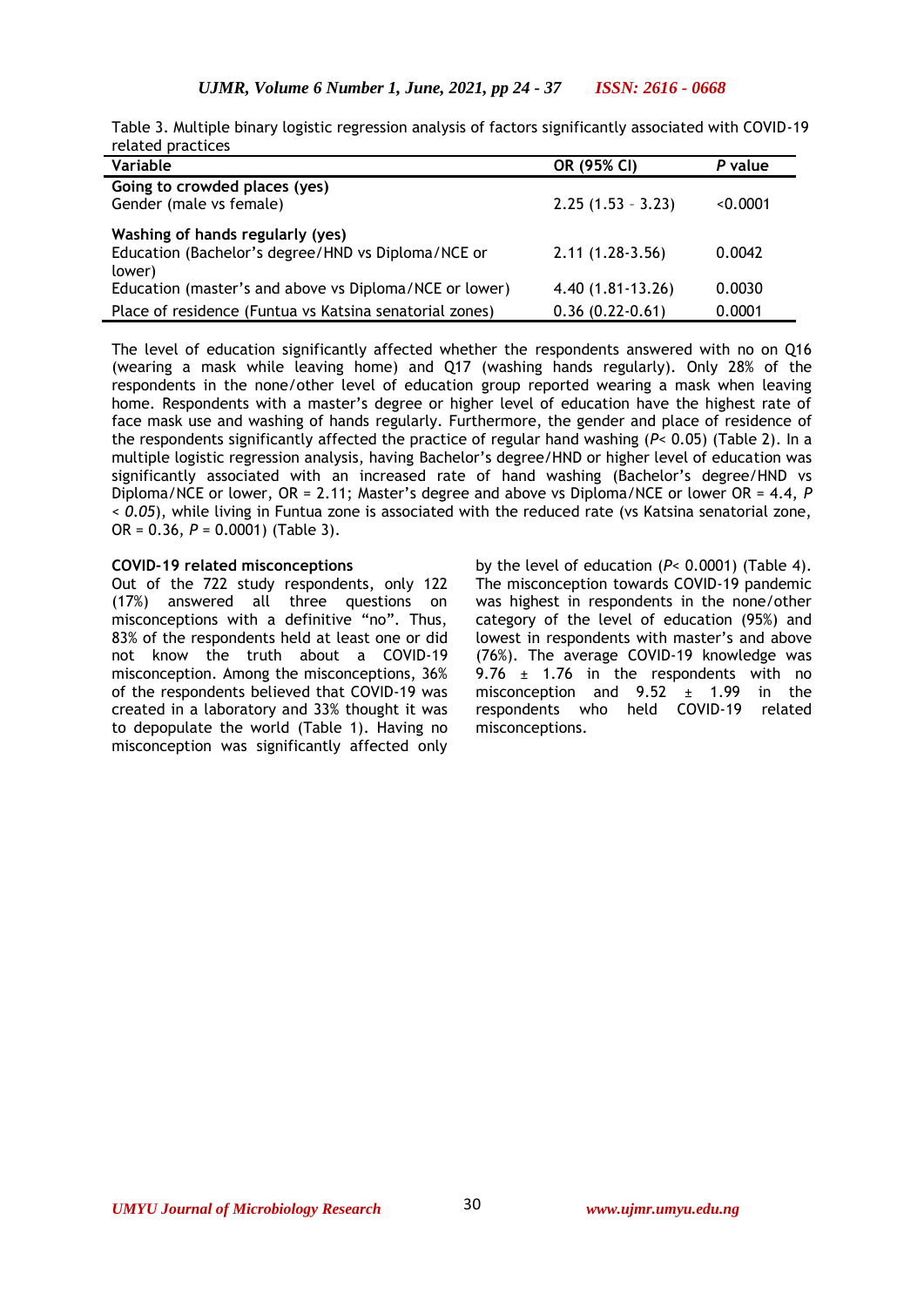| Variable                                        | Respondents with no<br>misconception |                | Respondents with at<br>least one<br>misconception |         |
|-------------------------------------------------|--------------------------------------|----------------|---------------------------------------------------|---------|
|                                                 | n                                    | % total        | N                                                 | % total |
| Gender                                          |                                      |                |                                                   |         |
| Male                                            | 78                                   | 18.14          | 352                                               | 81.86   |
| Female                                          | 44                                   | 15.07          | 248                                               | 84.93   |
| Age group                                       |                                      |                |                                                   |         |
| $16 - 24$                                       | 39                                   | 14.50          | 230                                               | 85.50   |
| $25 - 39$                                       | 63                                   | 19.27          | 264                                               | 80.73   |
| 40 and above                                    | 20                                   | 15.87          | 106                                               | 84.13   |
| <b>Marital status</b>                           |                                      |                |                                                   |         |
| Single                                          | 66                                   | 16.58          | 332                                               | 83.42   |
| Married                                         | 56                                   | 17.28          | 268                                               | 82.72   |
| <b>Education level</b>                          |                                      |                |                                                   |         |
| None/others                                     | 1                                    | 4.55‡          | 21                                                | 95.45   |
| Junior secondary school and below               | $\overline{2}$                       | $5.71 \dagger$ | 33                                                | 94.29   |
| Senior secondary school                         | 22                                   | 20.00‡         | 88                                                | 80.00   |
| Diploma/National certificate of Education       | $\overline{2}$                       | 13.25‡         | 131                                               | 86.75   |
| HND/Bachelors degree                            | 54                                   | 17.53‡         | 254                                               | 82.47   |
| Master's/Professional degrees and above         | 23                                   | 23.96‡         | 73                                                | 76.04   |
| <b>Occupation</b>                               |                                      |                |                                                   |         |
| Physical labour/self employed/local<br>business | 24                                   | 13.71          | 151                                               | 86.29   |
| civil servant level 12 and below                | 31                                   | 20.00          | 124                                               | 80.00   |
| civil servant level 13 and above/retired        | 14                                   | 22.95          | 47                                                | 77.05   |
| Student                                         | 37                                   | 17.13          | 179                                               | 82.87   |
| Housewife                                       | 06                                   | 11.32          | 47                                                | 88.68   |
| Unemployed                                      | 10                                   | 16.13          | 52                                                | 83.87   |
| Place of residence                              |                                      |                |                                                   |         |
| Daura senatorial zone                           | 14                                   | 16.87          | 69                                                | 83.13   |
| Funtua senatorial zone                          | 23                                   | 14.11          | 140                                               | 85.89   |
| Katsina senatorial zone                         | 85                                   | 17.86          | 391                                               | 82.14   |
| Knowledge score                                 | $9.76 \pm 1.76$                      |                | $9.52 \pm 1.99$                                   |         |

Table 4. COVID-19 related misconceptions in the sample by demographic variables and knowledge score

‡*P ≤ 0.0001*

## **Sources of information**

*UMYU Journal of Microbiology Research www.ujmr.umyu.edu.ng* The number of channels/sources per respondents in terms of where they receive information was 3.6, whereas the number of trusted channels/sources per respondent was 2.4 (Table 5). FM radio stations were among the main source of information on COVID-19 in the respondents with level of education of Diploma/NCE and below (Table 5). Furthermore, friends or family members were frequently selected as sources of information by the respondentswith level of education of senior secondary school or below. On the other hand, respondents with education level of bachelor's degree/HND and above frequently selected WhatsApp and other social media, internet browsing and TV stations (local, national and international) as sources of

information. While the respondents with the level of education of none/others trusted mainly the sources they receive information on COVID-19 from, respondents with a higher level of education trust sources different from where they mainly receive information. Notably, respondents in all levels of education frequently reported that they trust Health unit/Health care workers. Despite this, only respondents in the junior secondary school group have Health unit/Health care workers in the top four sources of COVID-19 related information.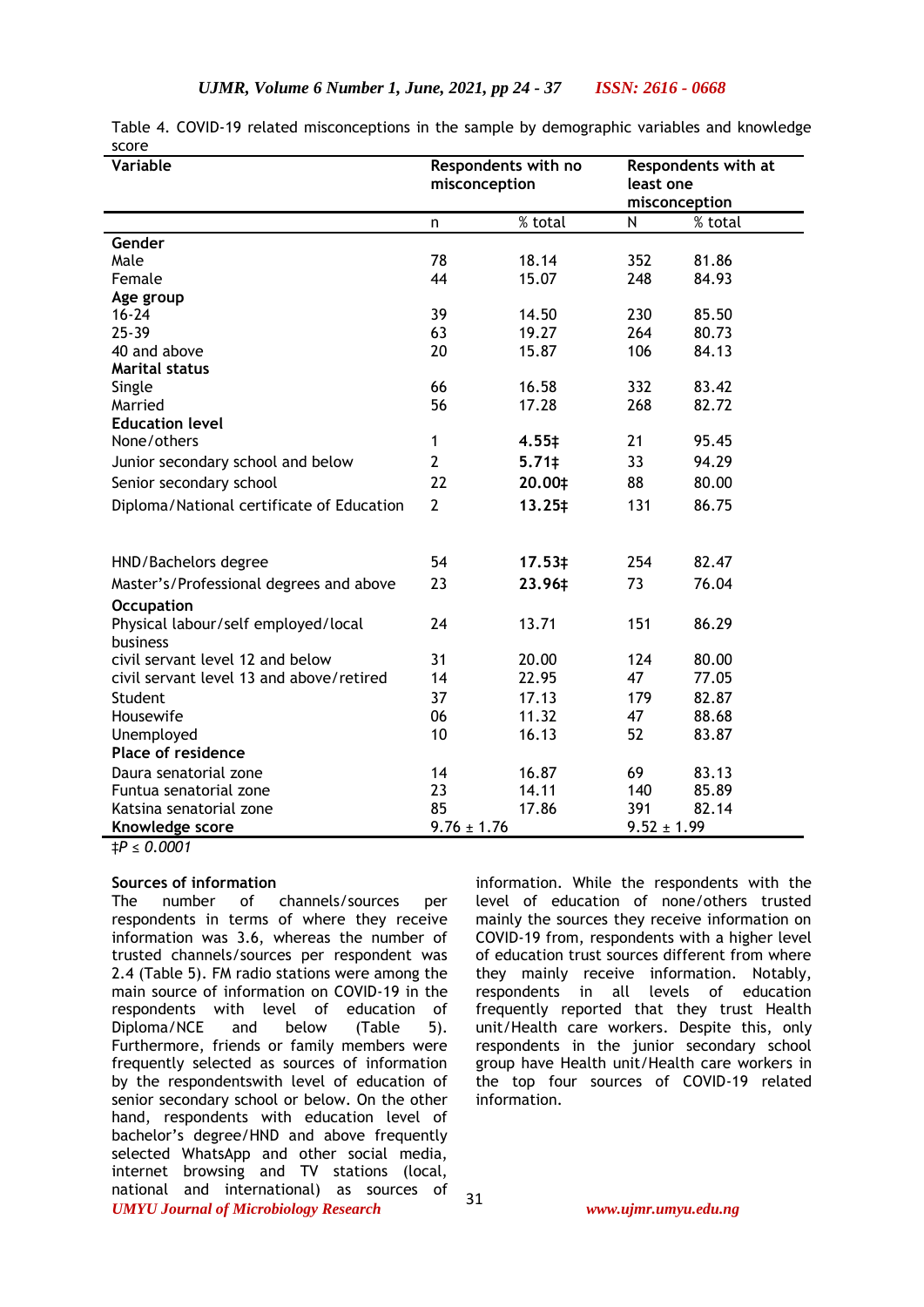#### **Level of education No of Source of information per respondent Main source of information information likely to trust per respondent Main source of information likely to trust** Others/none 2.7 • FM radio stations (55%) • Family members (50%) • Local TV stations (27%) • Any person from the community (23%) 1.8 • FM radio stations (45%) • Family members/other radio stations (23%) • Local TV stations (18%) • Health unit/Health care Any person from the community (14%) Junior secondary and below 3.1 • FM radio stations (40%) • Friends (37%) • Health unit/Health care worker (29%) • Social media/internet browsing (26%) 2.6 • FM radio stations (43%) • Health unit/Health care worker (34%) • Social media (23%) • Other radio stations/family (20%) Senior secondary school 3.3 • FM radio stations (32%) • WhatsApp/internet browsing (30%) • Friends (29%) • Family (27%) 2.0 • International TV stations (24%) • Other TV stations (19%) • Health unit/Health care worker/FM radio stations/local TV stations/internet browsing (16%) Diploma/NCE 3.4 • WhatsApp (38%) • FM radio stations/social media (32%) • Local TV stations/other TV stations (27%) 2.3 • FM radio stations (25%) • Local TV stations/international TV stations (23%) • Health unit/Health care worker (22%) • Other TV stations/WhatsApp (21%) Bachelor's degree/HND 3.5 • Social media (not WhatsApp) (41%) • Internet browsing/WhatsApp/other TV stations (36%) • International TV stations (30%) • Local TV stations (26%) 2.4 • Other TV stations (30%) • Health unit/Health care worker/international TV stations (28%) • Internet browsing (27%) • WhatsApp (17%) Master's and above 5.1 • International TV stations/ WhatsApp (49%) • Internet browsing (48%) • Other TV stations (47%) • Local TV stations (39%) 3.1 • International TV stations (46%) • Health unit/Health care (42%) • Other TV stations (36%) • Internet browsing (31%) **Average 3.6 - 2.4 - 2.4 - 2.4 - 2.4 - 2.4 - 2.4 - 2.4 - 2.4 - 2.4 - 2.4 - 2.4 - 2.4 - 2.4 - 2.4 - 2.4 - 2.4 - 2.4 - 2.4 - 2.4 - 2.4 - 2.4 - 2.4 - 2.4 - 2.4 - 2.4 - 2.4 - 2.4 - 2.4 - 2.4 - 2.4 - 2.4 - 2.4 - 2.4 - 2.4 - 2.4**

*UJMR, Volume 6 Number 1, June, 2021, pp 24 - 37 ISSN: 2616 - 0668*

## Table 5. Sources of COVID-19 related information by respondent's level of education.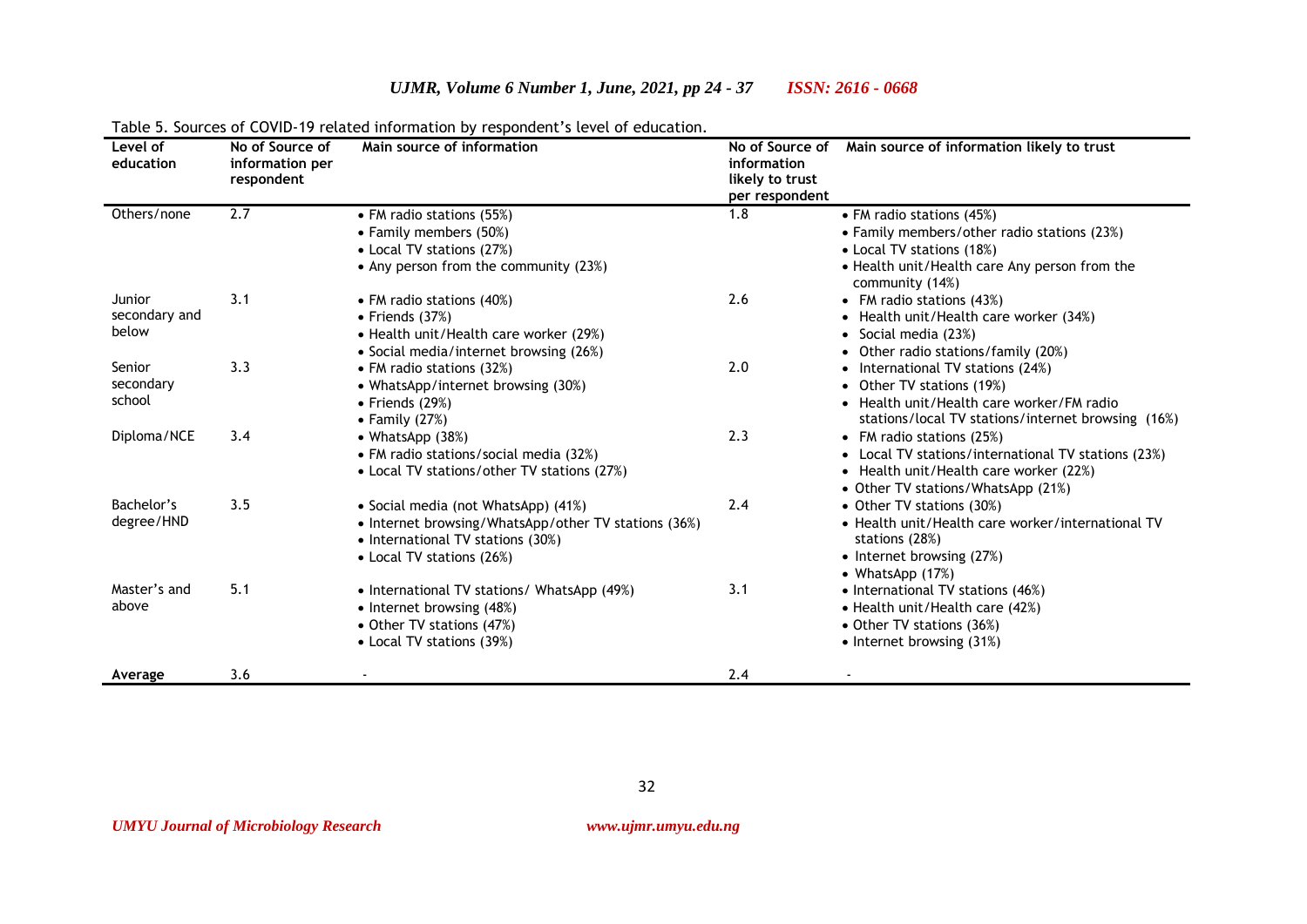## **DISCUSSION**

This study assessed the level of COVID-19 related knowledge, attitudes, practices as well as misconceptions in a predominantly Muslim-Hausa society of Katsina state in Nigeria. An overall COVID-19 related knowledge of 80% in the study sample indicated high knowledge of the clinical symptoms, mode of transmission and control measures against the disease. This finding was not surprising since the study was conducted when active COVID-19 control measures, such as the lockdown that directly affected every individual in the state, were active. Similar studies in Nigeria, and countries within Africa such as Tanzania (Dorcas *et al.*, 2020), Ghana ( Rugarabamu *et al.*, 2020) and beyond such as China (Zhong *et al*., 2020) and Malaysia (Azlan *et al.*, 2020) revealed good COVID-19 knowledge in the study subjects that consisted of people with internet access. This finding could reflect the extensive media coverage of the disease and governments' responses throughout the pandemic. However, one cause for concern on the outcome of the study is the low level of knowledge on COVID-19 transmission by asymptomatic infected individuals (knowledge Q6, 62% correct rate) in the respondents. There have been reports of COVID-19 transmission by asymptomatic (Bai *et al.*, 2020; Yu and Yang, 2020) as well as presymtomatic (Arons *et al.*, 2020) individuals, with a negative implication on the fight against the disease (Gandhi *et al.*, 2020). Since the positive response rate to the question (Q6) increased with increasing level of education (Supplementary Table 1) like the average knowledge score (Table 2), enlightenment programmes on asymptomatic transmission should be included in local health promotional campaigns, targeting especially those with lower levels of education.

Okoro *et al.* (2020) observed that inmates of a custodian centre in Enugu state, Nigeria that attained higher level of education were more knowledgeable about COVID-19 than other inmates. The positive correlation between the scores of COVID-19 knowledge and education level of the respondents perhaps reflects their source of information on the disease and how they understood the information. In our study, the respondents with the highest average knowledge score, i.e., master's and above, received COVID-19 related information from diverse channels/sources (an average of 5.1 sources/individual) (Table 5). This finding could mean that their chances of encountering information on the questions asked in the questionnaire are also higher. It may not be feasible to increase the number of

channels/sources of information for the respondents with junior secondary school education or loweras a strategy to improve their understanding of the disease. Rather, more information on COVID-19 may be incorporated into the major channels these individuals receive information. These channels are, FM radio stations and local TV stations (Table 5).

Positive attitude towards the final successful control of COVID-19 is high in this study. This optimistic attitude is ubiquitous globally, as shown in studies with Ethiopian(Aynalem *et al.*, 2020), Tanzanian (Rugarabamu *et al.*, 2020), Chinese (Zhong *et al.*, 2020) and Malay (Azlan *et al.*, 2020) populations as well as a multinational study with respondents from six continents (Ali *et al.*, 2020). Thus, a positive attitude on final success is likely unrelated to any demographic characteristic. In studies that used the same questions on attitude with our study, 84% Ethiopian and Paraguayans, 96% Malays and 97% Chinese respondents have confidence that their country will win the battle against COVID-19. In our sample, the rate was 71%. The researchers from China and Malaysia attributed the high level of confidence on the government to the drastic efforts taken by the authorities during previous and current pandemics (Azlan *et al*., 2020; Zhong *et al*., 2020). It remains to be investigated whether the individuals in our sample perceived the government'sCOVID-19 control efforts negatively, which led to the overall lower confidence in the government. Significantly, we found that bad COVID-19 practices in terms of wearing of face mask and washing of hand were higher in the respondents with a negative attitude towards the government (Supplementary Table 2). Thus, it is critical to address the factors associated with negative attitudes towards the government as this may undermine the fight against COVID-19. Although the respondents with a negative attitude towards the Nigerian government's ability to control COVID-19 had a lower average knowledge score than those who had confidence (Supplementary Table 3), we do not know whether there is a causal relationship. Thus, we cannot at this stage recommend improving COVID-19 knowledge as a measure to increase confidence in government or vice versa.

Effective COVID-19 control measures rely heavily on good COVID-19 related practices. Social distancing has been recognised as a very important of such practices (Lewnard and Lo, 2020). In this study, men were more likely to have attended a crowded place in the last two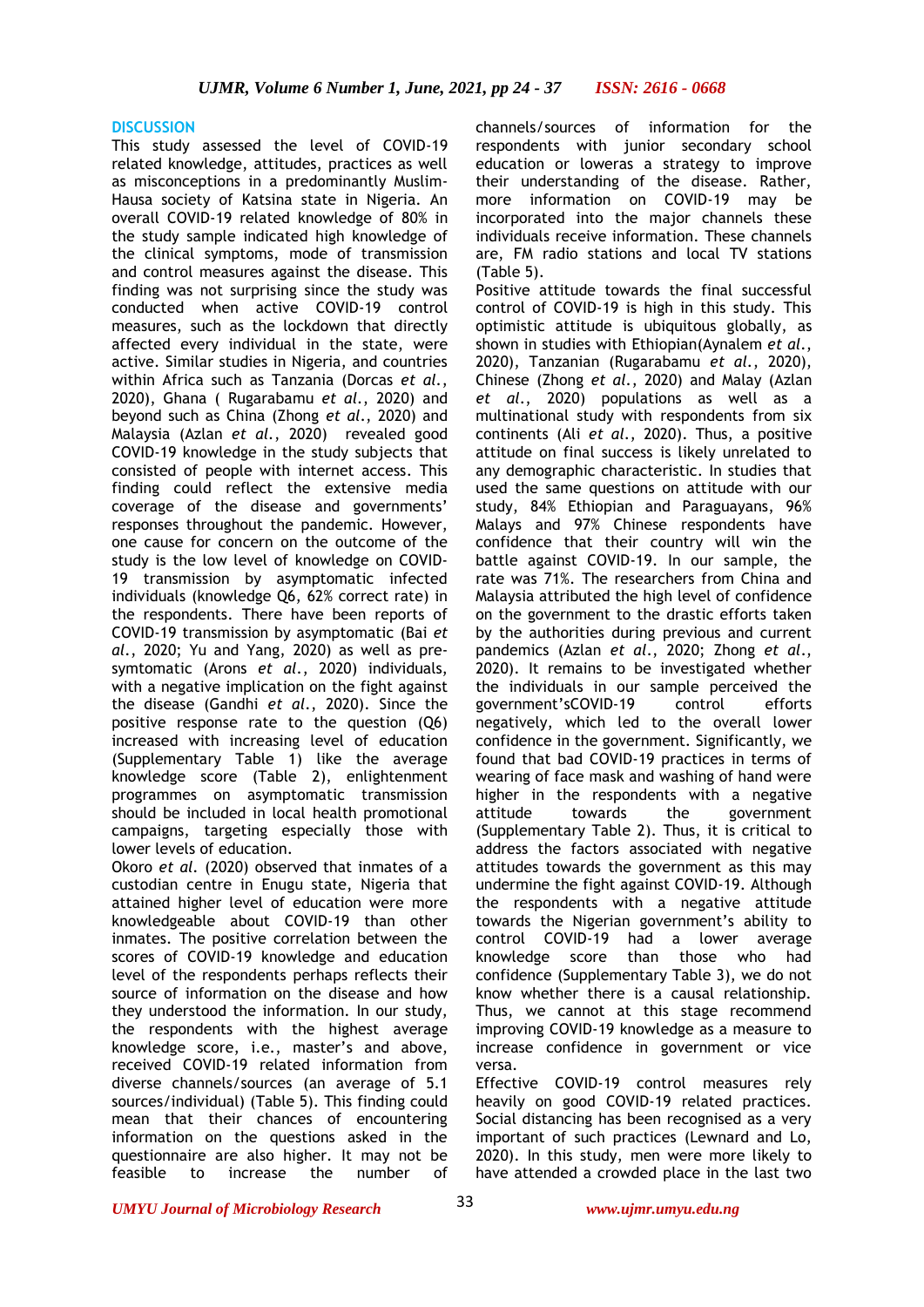weeks, a time when lockdown order was in effect.

The majority of these men were above 40 years of age and worked as civil servants or physical labour/self-employed/local business owners. Although we did not ask the respondents on the nature of the crowded place they have attended, these crowds may be unrelated to workplaces, since most businesses were closed and civil servants below level 12 were ordered to work from home. This finding could indicate that older adults were attending social, religious or other forms of gatherings during the lockdown. Thus, considering that this age group is more vulnerable to the fatal effects of COVID-19 (Onder *et al*., 2020), they should be targeted for enlightenment on proper social and physical distancing etiquettes. The outcome is particularly important for our respondents belonging to the physical labour/self-employed/local business employment group who also have the least frequency of face mask use and frequent hand washing compared to all employment groups (Table 2).

Since the early stages of the pandemic, a great scourge of conspiracy theories appeared online, leading to misinformation and disinformation on the virus (Van Bavel *et al.*, 2020). Misconceptions about the disease may undermine efforts for immediate as well as long-term control measures, especially vaccines (Jolley and Douglas, 2014). In an earlier crosssectional survey of internet users, 47% of Nigerians held the misconception that COVID-19 was a biological weapon (Olapegba *et al.*, 2020). A larger proportion of our study respondents (83%) held at least one misconception on COVID-19. Respondents with a lower level of education had the highest rates of misconception, negative attitudes and bad COVID-19 related practices, the lowest source of COVID-19 related information and appear to trust any source they receive COVID-19 related information from. It is therefore important for local stations to include campaigns that debunk misinformation and disinformation about the disease. This finding is very critical for the future of Nigeria's fight against COVID-19, considering the previous scepticisms of the North-West Nigeria region regarding vaccines,<br>incidentally. also triggered by similar also triggered by similar misconceptions (Ghinai *et al.*, 2013). **CONCLUSION**

To the best of our knowledge, this is the first study to investigate the KAP and misconceptions towards COVID-19 focused on the Hausa ethnic group. The findings of this study suggest that the study respondents had

good knowledge of COVID-19. The effect of the level of education of the respondents on their COVID-19 related practices and the misconceptions they held calls for more research on the general public, which inevitably has a higher proportion of less educated individuals than our sample. We have also identified the main channels the respondents receive COVID-19 related information and the sources they are likely to trust the most, which could be used to deliver targeted information.

# **Recommendation**

- It is recommended that other community engagement strategies, beyond social mobilisation should be incorporated in the control measures against COVID-19.
- Factors that need to be considered when communicating and imposing policies should include the current security situations, economic conditions, norms, values and past experience of the communities.
- Consultations channels aimed at getting feedback from the people, partnership with members of the community and ensuring culturally and religiously appropriate messages may improve cooperation by the people.
- Measures that will increase health seeking behaviour and contact with healthcare units and health care workers on matters associated with COVID-19 are encouraged, considering that majority of the respondents placed trust on them for information.
- Preferably, the healthcare workers should be encouraged to practice in their own communities or places where they are considered as peers.
- Finally, there is the need for the government and relevant stakeholders to strategize on how best to tackle COVID-19 related misconceptions in the North-Western region before the inevitable arrival of vaccines.

# **Limitations and strengths**

One major limitation for our study is sampling bias. Our study sample composed of respondents reached via WhatsApp, and thus, non-users of the internet, which form the majority of the population, are not part of the study population.The strength of the study is the large sample size. Therefore, the strong association between level of education and many dependent variables in the study could be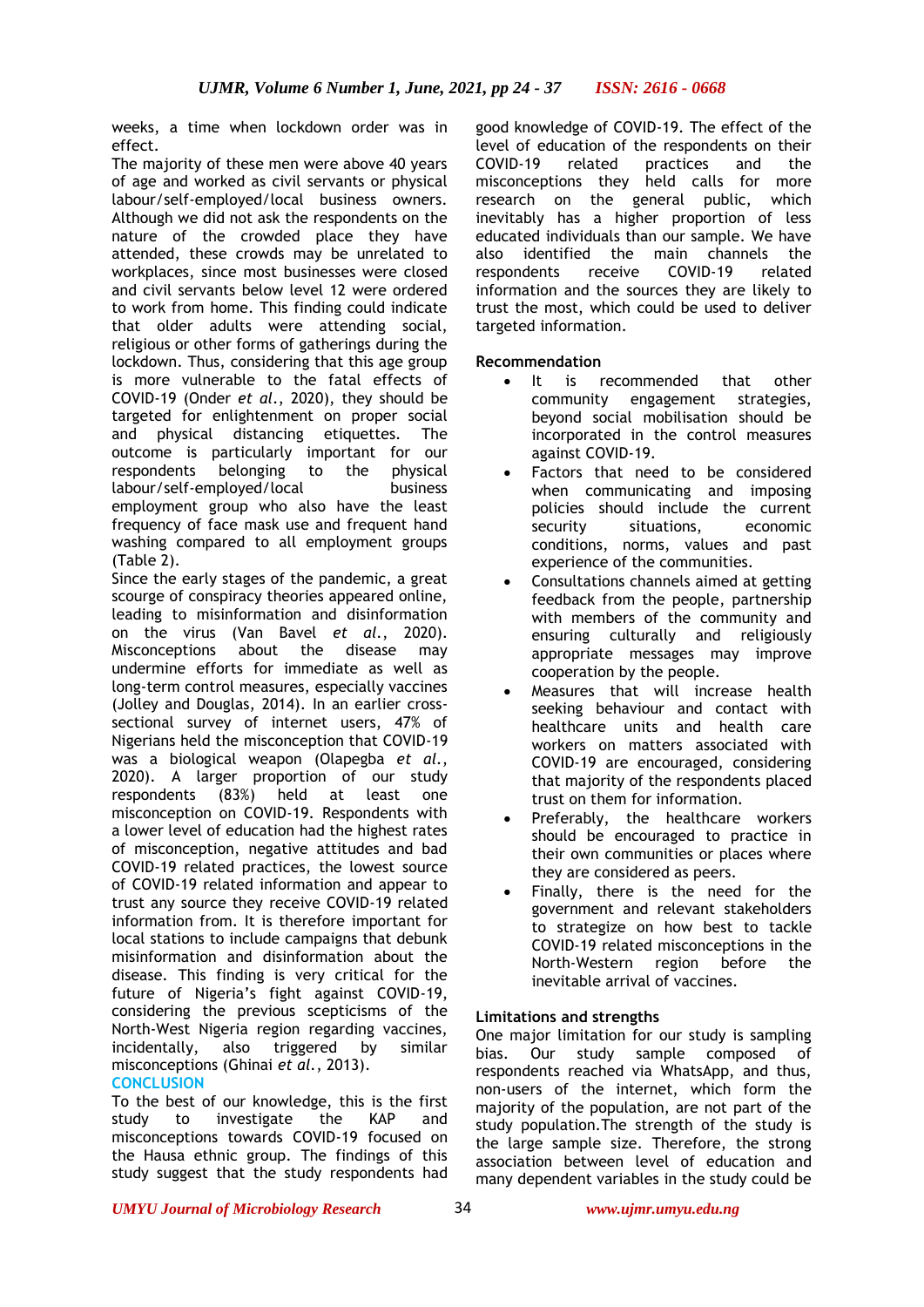used to set research questions for future studies. Furthermore, it is reasonable to design campaigns and policies targeting internet users (about 2.4 million (National Bureau of Statistics, 2019)), who mainly reside in the more urbanised areas of the state where COVID-19 is spread.

## **Data availability**

The data that supports the findings of this survey and the supplementary materials are available from the corresponding author and may be provided upon reasonable request.

**Conflicts of interest**

The authors declare no conflict of interest **Source of funding**

This research did not receive any funding **Author contribution**

**Murtala Bindawa Isah**: Conceptualization, Development of questionnaire, Data collection, Statistical Data analysis, Result Interpretation, Manuscript Writing – original draft, Manuscript Writing – review & editing.

**Mahmud Abdulsalam**: Conceptualization, Development of questionnaire, Data collection, Manuscript Writing – review & editing.

**Abubakar Bello**: Conceptualization, Development of questionnaire, Data collection, Manuscript Writing – review & editing.

**Muawiyya Idris Ibrahim**: Data collection, Statistical Data analysis, Result Interpretation, Manuscript Writing – review & editing.

## **REFERENCES**

- Ali, M., Uddin, Z., Banik, P. C., Hegazy, F. A., Zaman, S., Ambia, A. S. M., . . . Bahalul, S. M. (2020). Knowledge, attitude, practice and fear of COVID-19: A crosscultural study. medRxiv. doi:DOI: 10.1101/2020.05.26.20113233
- Alqahtani, A. S., Rashid, H., Basyouni, M. H., Alhawassi, T. M., & BinDhim, N. F. (2017). Public response to MERS-CoV in the Middle East: iPhone survey in six countries. Journal of Infection and Public Health, 10(5), 534-540.
- Arons, M. M., Hatfield, K. M., Reddy, S. C., Kimball, A., James, A., Jacobs, J. R., . . . Oakley, L. P. (2020). Presymptomatic SARS-CoV-2 infections and transmission in a skilled nursing facility. New England Journal of Medicine, 382, 2081-2090.
- Aynalem, Y. A., Akalu, T. Y., Gebresellassie, B., Sharew, N. T., & Shiferaw, W. S. (2020). Assessment of undergraduate student knowledge, practices, and attitude towards COVID-19 in Debre Berhan University, Ethiopia. Research Square. doi:DOI: 10.21203/rs.3.rs-28556/v1

**Aminu Usman**: Conceptualization, Development of questionnaire, Data collection, Manuscript Writing – review & editing.

**Abdullahi Nasir**: Data collection, Manuscript Writing – review & editing.

**Bashir Abdulkadir**: Conceptualization, Development of questionnaire, Data collection, Manuscript Writing – review & editing.

**Ahmed Rufa'i**: Data collection, Manuscript Writing – review & editing.

**Kabir Matazu Ibrahim**: Data collection, Manuscript Writing – review & editing.

**Aminu Sani**: Conceptualization, Development of questionnaire, Development of online questionnaire, Data collection, Manuscript Writing – review & editing.

**Ma'awuya Aliu**: Data collection, Manuscript Writing – review & editing.

**Shema'u Abba Kabir**: Development of questionnaire, Data collection, Manuscript Writing – review & editing.

**Abdullahi Shuaibu**: Development of questionnaire, Data collection, Manuscript Writing – review & editing.

**Shafique Sani Nass**: Conceptualization, Development of questionnaire, Manuscript Writing – review & editing.

## **Acknowledgement**

The authors acknowledge the effort of the individuals that participated in data collection.

- Azlan, A. A., Hamzah, M. R., Sern, T. J., Ayub, S. H., & Mohamad, E. (2020). Public<br>knowledge. attitudes and practices attitudes and practices towards COVID-19: A cross-sectional study in Malaysia. Plos One, 15(5), e0233668.
- Bai, Y., Yao, L., Wei, T., Tian, F., Jin, D.-Y., Chen, L., & Wang, M. (2020). Presumed Asymptomatic carrier transmission of COVID-19. JAMA, 323(14), 1406-1407.
- Dorcas, S., Emmanuel, L., Anthony Baffour, A., Ephraim Kumi, S., & Jude Kyeremeh, A. (2020). Knowledge, risk perception and<br>preparedness towards coronavirus preparedness towards coronavirus disease-2019 (COVID-19) outbreak among Ghanaians: a quick online cross-sectional survey. Pan African Medical Journal, 35(2), 44. doi:DOI: 10.11604/pamj.supp.2020.35.2.22630
- Ferguson, N., Laydon, D., Nedjati Gilani, G., Imai, N., Ainslie, K., Baguelin, M., ... Cuomo-Dannenburg, G. (2020). Report 9: Impact of non-pharmaceutical interventions (NPIs) to reduce COVID19 mortality and healthcare demand. Imperial College London. doi:DOI: https://doi.org/10.25561/77482

*UMYU Journal of Microbiology Research www.ujmr.umyu.edu.ng*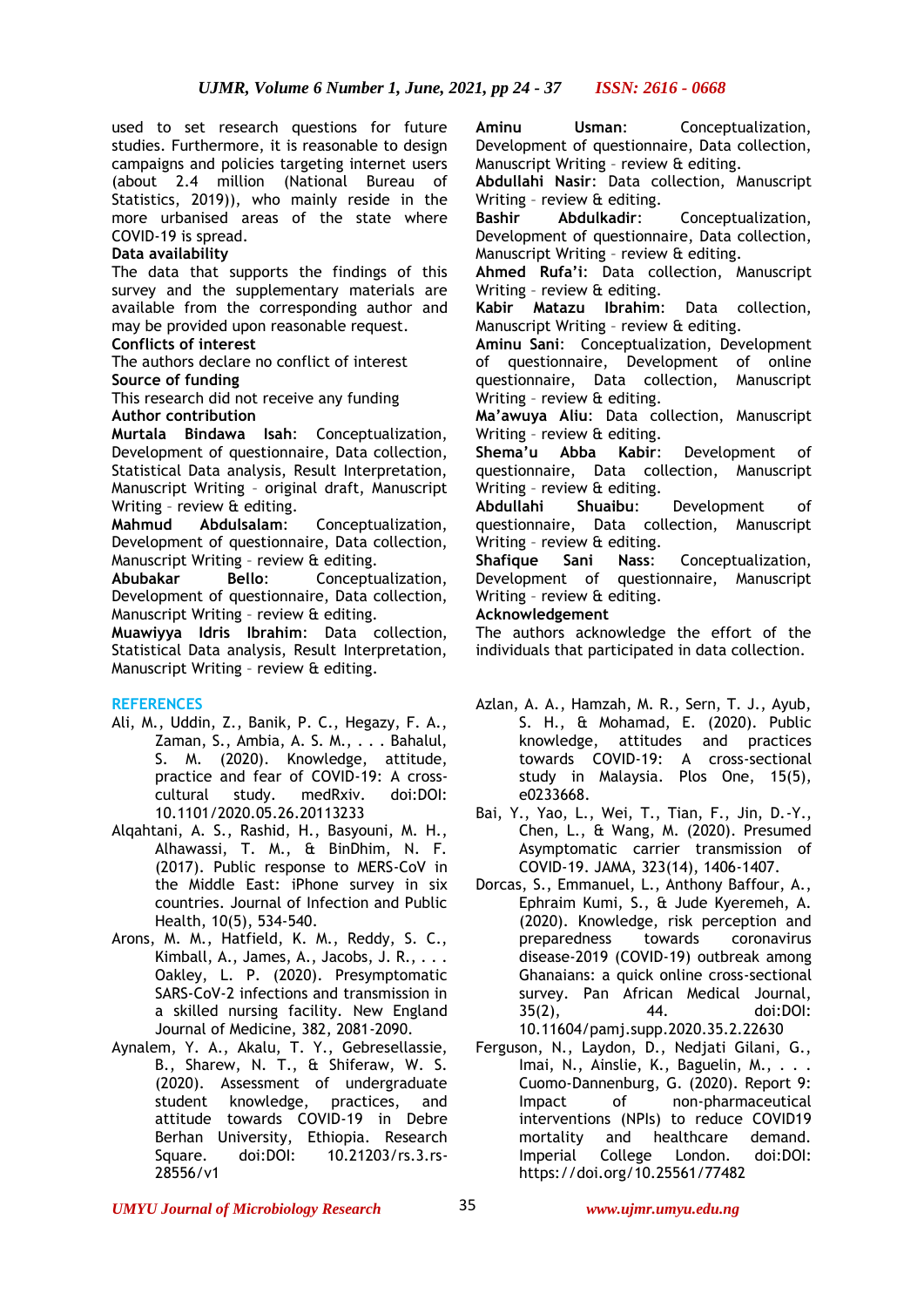- Gandhi, M., Yokoe, D. S., & Havlir, D. V. (2020). Asymptomatic transmission, the Achilles' heel of current strategies to control COVID-19. New England journal of medicine, 382, 2158-2160.
- Geldsetzer, P. (2020). Knowledge and perceptions of COVID-19 among the general public in the United States and the United Kingdom: A cross-sectional online survey. Annals of internal medicine. doi:DOI: 10.7326/M20-0912
- Ghinai, I., Willott, C., Dadari, I., & Larson, H. J. (2013). Listening to the rumours: What the northern Nigeria polio vaccine boycott can tell us ten years on. Glob Public Health, 8(10), 1138-1150.
- Gidado, S., Awosanya, E., Haladu, S., Ayanleke, H. B., Idris, S., Mamuda, I., . . . Nguku, P. (2018). Cholera outbreak in a naïve rural community in Northern Nigeria: the importance of hand washing with soap, September 2010. Pan African Medical Journal, 30(5).
- Hutin, Y., Luby, S., & Paquet, C. (2003). A large cholera outbreak in Kano City, Nigeria: the importance of hand washing with soap and the danger of streetvended water. Journal of Water Health, 1(1), 45-52.
- Iliyasu, G., Ogoina, D., Otu, A. A., Dayyab, F. M., Ebenso, B., Otokpa, D., . . . Habib, A. G. (2015). A multi-site knowledge attitude and practice survey of Ebola virus disease in Nigeria. PloS One, 10(8).
- Jolley, D., & Douglas, K. M. (2014). The effects of anti-vaccine conspiracy theories on vaccination intentions. PloS One, 9(2).
- Lewnard, J. A., & Lo, N. C. (2020). Scientific and ethical basis for social-distancing interventions against COVID-19. Lancet Infectious Diseases, 20(6), 631-633. doi:DOI: 10.1016/S1473-3099(20)30190-0
- National Bureau of Statistics. (2018). 2017 Demographic statistics bulletin Retrieved from PDF: http://nigerianstat.gov.ng/download/77 5
- NCDC. (2020a). COVID-19 Nigeria. Retrieved from https://covid19.ncdc.gov.ng/
- NCDC. (2020b). First case of corona virus disease confirmed in Nigeria. Retrieved from https://ncdc.gov.ng/news/227/first-

case-of-corona-virus-disease-confirmedin-nigeria

Okoro, J., Odionye, T., Nweze, B., Onuoha, M., Ezeonwuka, C., Owoh, J., & Nkire, J. (2020). COVID-19 pandemic, psychological response to quarantine, and knowledge of the disease among inmates in a Nigerian custodial center [version 1; peer review: 1 approved with reservations]. Emerald Open Research, 2(26), 26.

- Olapegba, P. O., Ayandele, O., Kolawole, S. O., Oguntayo, R., Gandi, J. C., Dangiwa, A. L., . . . Iorfa, S. K. (2020). A Preliminary Assessment of Novel Coronavirus (COVID-19) Knowledge and Perceptions in Nigeria. MedRxiv. doi:DOI: 10.1101/2020.04.11.20061408
- Onder, G., Rezza, G., & Brusaferro, S. (2020). Case-fatality rate and characteristics of patients dying in relation to COVID-19 in Italy. JAMA, 323(18), 1775-1776.
- Rugarabamu, S., Ibrahim, M., & Byanaku, A. (2020). Knowledge, attitudes, and practices (KAP) towards COVID-19: A quick online cross-sectional survey among Tanzanian residents. MedRxiv. doi:DOI: 10.1101/2020.04.26.20080820
- UNICEF. (2017). Promising practices in WASH. Retrieved from PDF: https://www.unicef.org/nigeria/media/1 476/file/Nigeria-promising-practices-in-WASH.pdf.pdf
- UNICEF. (2020). NIGERIA Final Evaluation of the Water, Sanitation and Hygiene Program 2014-2017 between the Federal Government of Nigeria & UNICEF. Retrieved from PDF: https://www.unicef.org/evaldatabase/fil es/MASTER\_Final1\_Evaluation\_Report\_W ASH\_Program\_2014- 2017\_Nigeria\_14Feb2020.pdf
- Van Bavel, J. J., Baicker, K., Boggio, P. S., Capraro, V., Cichocka, A., Cikara, M., . . . Druckman, J. N. (2020). Using social and behavioural science to support COVID-19 pandemic response. Nature Human Behavior, 4, 460–471.
- Wakabi, W. (2008). New Nigerian CDC to tackle infectious diseases. Lancet Infectious Diseases, 8(3), 154.
- WHO. (2020a). Coronavirus. Retrieved from https://www.who.int/healthtopics/coronavirus#tab=tab\_2
- WHO. (2020b). Coronavirus disease 2019 (COVID-19): situation report, 73. Retrieved from **from** https://www.who.int/emergencies/disea ses/novel-coronavirus-2019/situationreports
- WHO. (2020c). Coronavirus disease (COVID-19) advice for the public: Myth busters. Retrieved from https://www.who.int/emergencies/disea

*UMYU Journal of Microbiology Research www.ujmr.umyu.edu.ng*